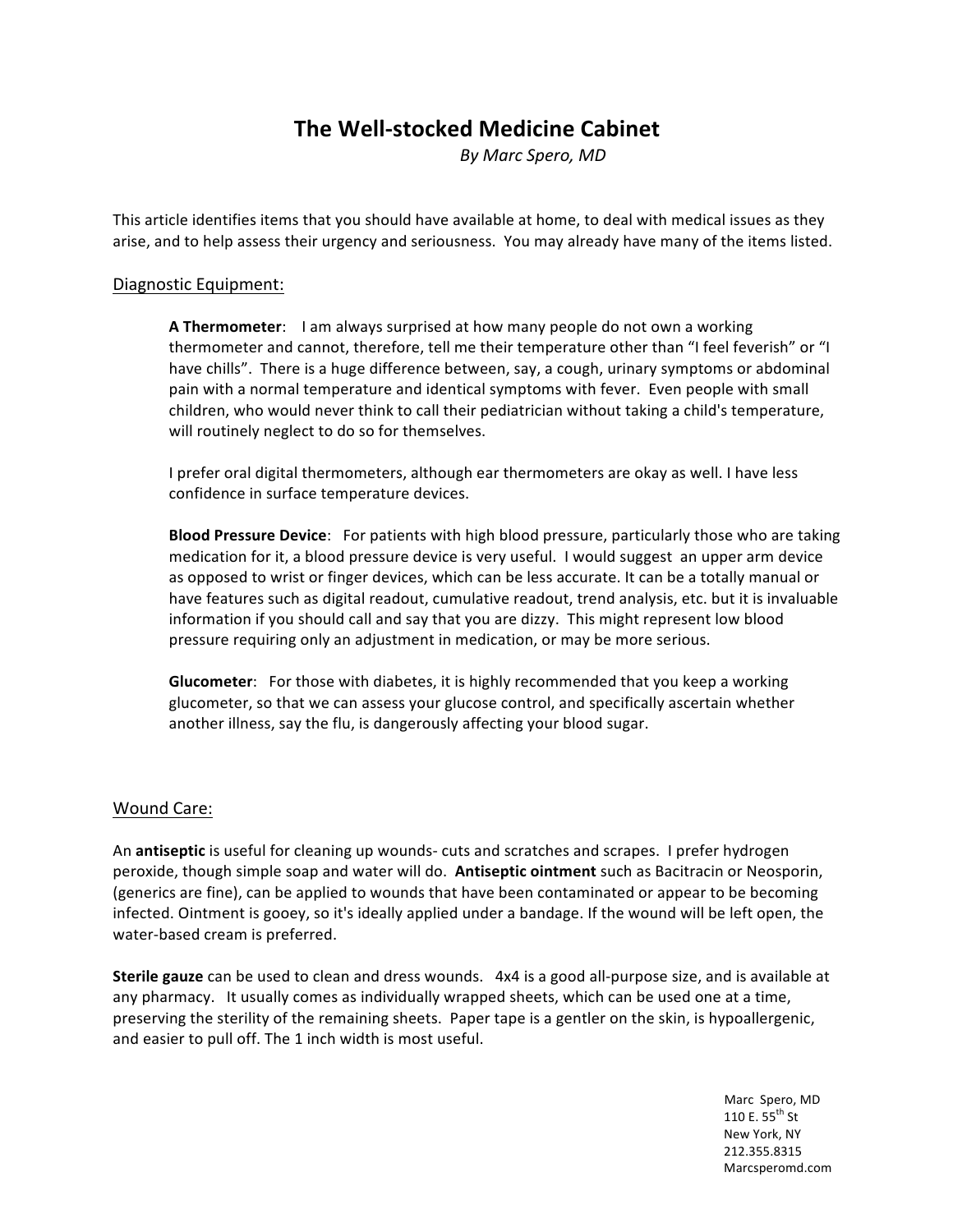A box of assorted "band-aid" type elastic bandages can be used to keep cuts and scrapes clean and keep blood from leaking onto clothes and furniture. Children find they have a magical power to heal.

An **Ace bandage** is good to have around for sprains. This should be applied after the sprained area has been cooled with an ice pack. An ankle size bandage makes a pretty good all purpose device as it can be used for wrists and, in a pinch, knees as well.

**A thermal pack**, available in any pharmacy, can be kept in the freezer. (Many of these packs can be used as well for heat treatments when they are microwaved.) Cold packs assist in minimizing swelling by reducing circulation to injured areas. They work best when applied immediately after the injury, before swelling has begun. Ordinary freezer ice placed in a sealable plastic bag also works fine.

## Medications:

**Acetaminophen**, (Tylenol or any generic), is a mainstay in this category, to be taken for pain and fever control. For most purposes, acetaminophen is better than the nonsteroidal anti-inflammatories (NSAID), such as ibuprofen (Advil or Motrin) or naproxen (Aleve), as it does not irritate the stomach lining or alter clotting. It can be used for anything from ordinary headaches, fever, sprains, or muscle ache after unaccustomed exercise or activity. It should be avoided by those with liver disease.

**Milk of Magnesia** (MOM), liquid or tablets, is ideal for occasional constipation. 1 to 2 tablespoons at bedtime generally produces a movement in the morning. The flavored name brands generally taste better. Stimulant laxatives, either by mouth or suppository, can cause significant cramping and will tend to cause dependency if used too frequently, so I usually avoid them.

**Immodium** is ideal for occasional diarrhea. This should be taken as prescribed, 2 tablets at the onset of diarrhea and then one every 4 hours as needed. Watch out for blood in the stool or for fever. If these occur we need to talk. Viral diarrhea should be gone after 24-48 hours.

Aspirin, a single full strength (325 mg) tablet can be a lifesaver early in the course of a heart attack or stroke. In a pinch you can chew 4 baby aspirins or 4 of the 81 mg heart prevention aspirins all at once.

**Antihistamine**, such as Benadryl (generic diphenhydramine), Claritin, (loratadine generic), Zyrtec, (citirazine), or Allegra (fexofenadine) are useful for seasonal allergic reactions and for itching. Do not purchase the "D" versions of these medications, as they contain a decongestant that is rarely needed and often cause side effects. Benadryl has the advantage that it can be used as a mild sedative as well.

An **antibiotic** in the cabinet is needed by some individuals under special circumstances, such as obstructive lung disease, frequent urinary infections or altered immunity due to cancer chemotherapy or HIV. This is something we should discuss at your next appointment if it applies to you.

I do not suggest over-the-counter cold and cough preparations. Generally speaking they are a "kitchen" sink" type mix of three or four substances, when one or possibly two would do. They are often

Marc Spero, MD 110 E. 55<sup>th</sup> St New York, NY !!!!!!!!!!!!!!!!!!!!!!!!!!!!!!!!!!!!!!!!!!!!!!!!!!!!!!!!!!!!!!!!!!!!!!!!!!!!!!!!!!!!!!!!!!!!!!!!!!!!!!!!!!!!!!!!!!!!!!!!!!!!!!!!!!!!!!!!!!!!!!!!!!!!!!!!!!!!!!!!!!!!!!!!!!!!!!!!!!!!!!!!!!!!!!!!!212.355.8315 Marcsperomd.com